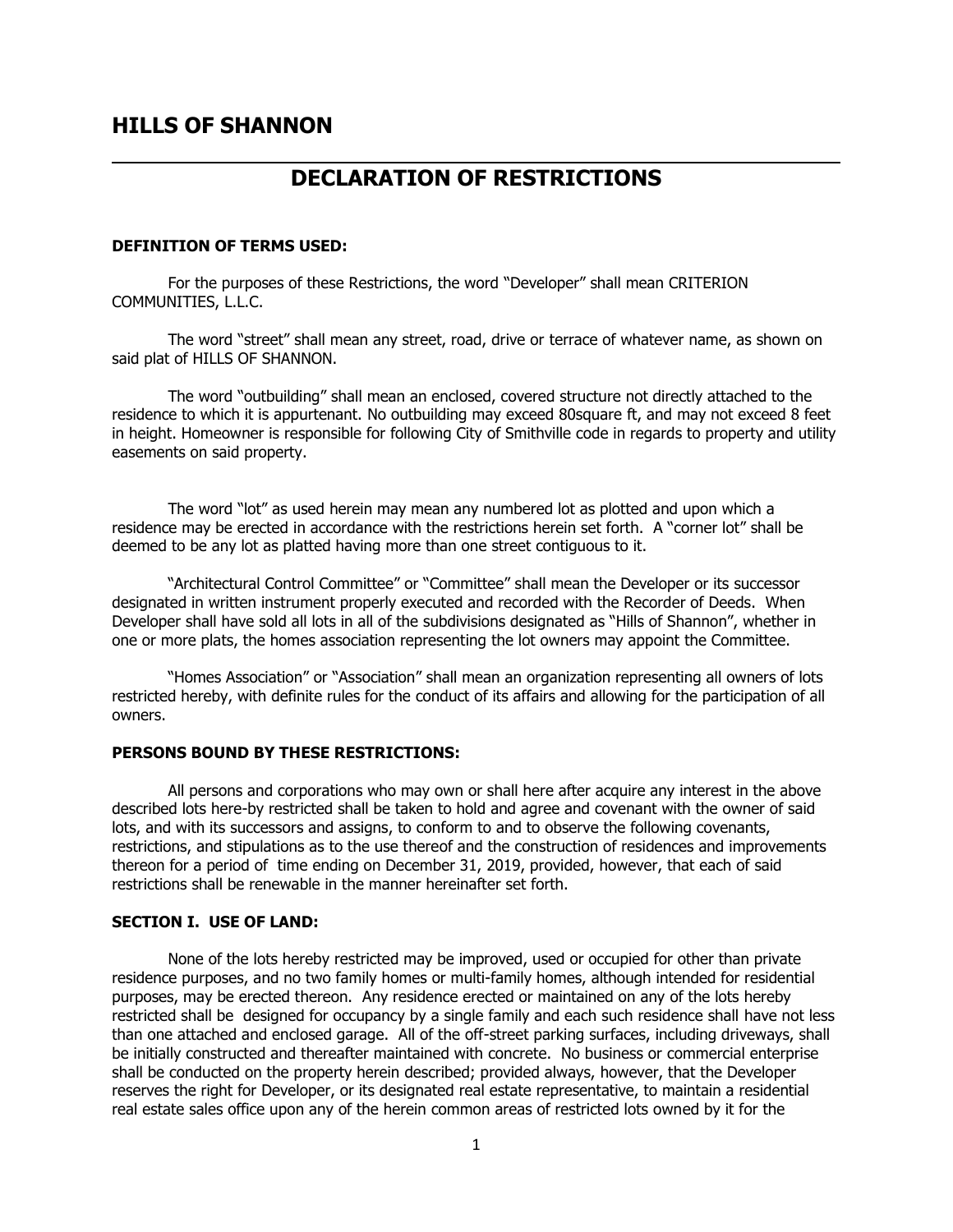purpose of promoting, advertising for sale, showing and selling lots, either improved or unimproved, with the Hills of Shannon. As of April 16, 2013, a homeowner may have only one rental property in said subdivision. Any homeowner who prior to April 16, 2013 has more than one rental property in said subdivision may retain ownership of property owned as of that date but may not acquire any additional properties for rental properties.

# **SECTION II. REQUIRED HEIGHT OF RESIDENCES:**

Any residence erected on any of the lots hereby restricted shall not be more than two (2) stories in height, provided, however, that any residence more than two (2) stories in height may be erected thereon with the prior consent in writing of the Architectural Control Committee.

## **SECTION III. FRONTAGE OF RESIDENCES ON STREETS:**

Any residence erected wholly or partial on any corner lot shall front or present a good frontage on the street designated by the Architectural Control Committee.

## **SECTION IV. SETBACK OF RESIDENCE FROM STREET:**

(a) No part of any residence, except as hereinafter provided, may be erected or maintained on any of the lots hereby restricted, nearer to the front street or the side street than is the front building or the side building line shown on said plat of Hills of Shannon of the lot or lots on which said residence may be erected provided, however, that the Developer shall have, and does hereby reserve the right in the sale and conveyance of any of said lots, to change any building line shown thereon. No building may be constructed in violation of existing municipal zoning ordinances relating to setback of structures.

(b) Those parts of the residence which may project to the front of and be nearer to the front street and the side street than the front building lines and the side building lines are as allowed by applicable municipal zoning ordinances.

# **SECTION V. REQUIRED SIZE OF RESIDENCES:**

Any residence erected on any lot in Hills of Shannon shall contain a minimum area of eleven hundred (1,100) square feet of enclosed area. Developer shall have and does hereby reserve the right to reduce the foregoing minimum required size of residence by no more than ten percent (10%).

The word "enclosed floor area" as used herein shall mean and include, in all cases, areas on the first and second floor of the residence enclosed and finished for all-year occupancy, computed on outside measurements of the residence and shall not mean or include any areas in basements, garages, porches, or attics; provided, however, that certain interior areas of the second floor need not be immediately finished for occupancy if the residence is so designed and built that such area can be finished at a later date without any structural changes being made in the exterior of the residence.

## **SECTION VI. FREE SPACE REQUIRED:**

No residence, including attached garages, attached green-houses, or porches, shall occupy a greater portion of the lot than is allowed by applicable municipal zoning.

# **SECTION VII. RIGHT TO APPROVE PLANS:**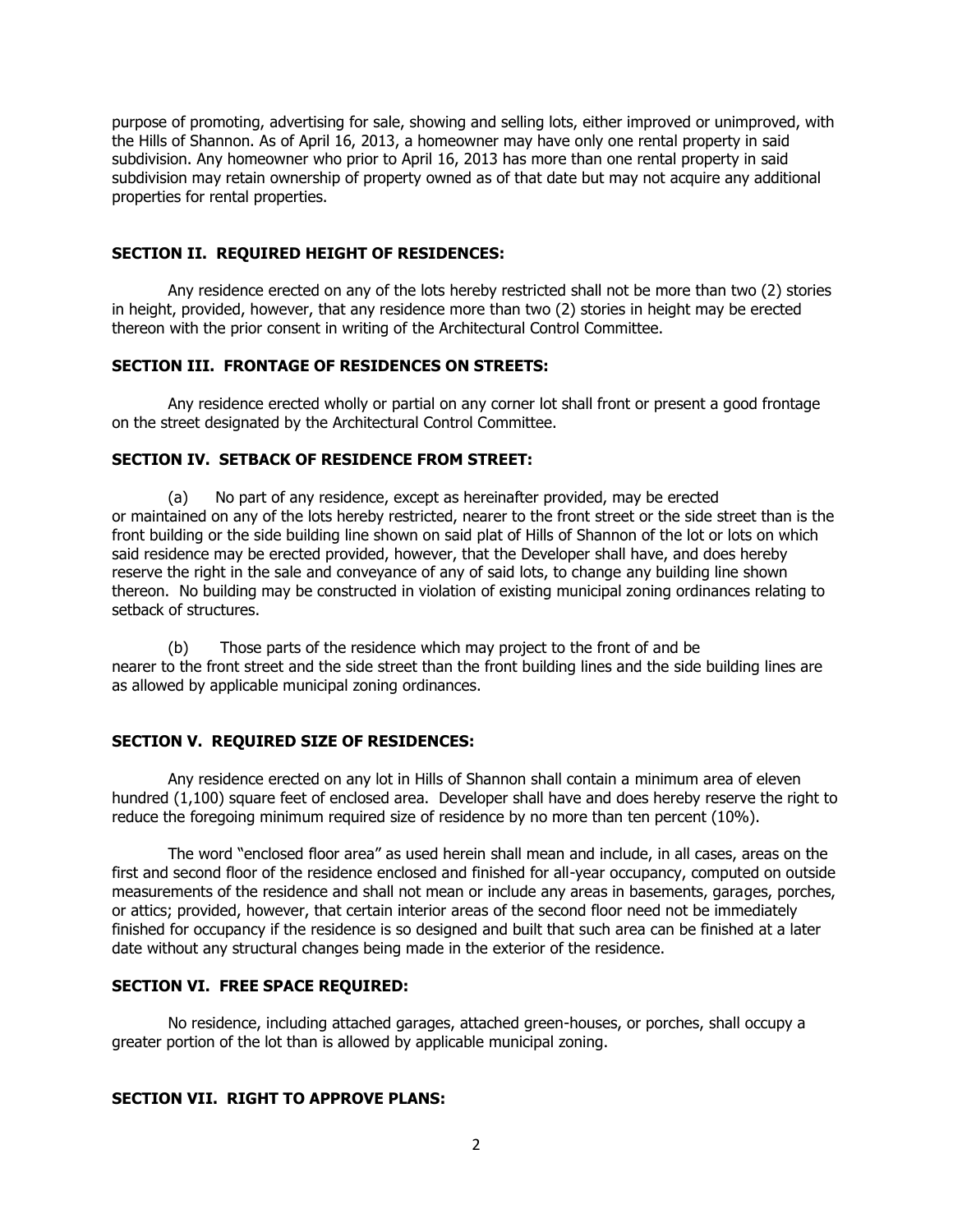No building shall be erected, placed or altered on any building lot in this subdivision until the building plans, specifications and plot plan showing the location of such building have been approved, in writing, as to conformity and harmony of external design with existing structures in the subdivision, and as to location of the building with respect to topography and finished ground elevation by the Architectural Control Committee.

Upon any such request for approval, the party requesting such approval shall submit simultaneously with said request the following documentation:

(a) Four (4) exterior elevations delineating front elevation, back elevation, and both side elevations.

(b) A site plan of the house as it will sit on the lot.

(c) Floor plan.

(d) A list of all exterior materials to be used, including roof, masonry, siding and windows, materials or types.

(e) A landscape plan showing proposed planting for the yard.

(f) A schedule of exterior colors to be used.

The documentation listed above is intended only as a minimum requirement and the Architectural Control Committee shall be free to request any and all other documentation that said Committee in its sole discretion deems necessary. All such documentation shall be submitted in duplicate and shall be signed by the party requesting its approval.

In the event said Committee, or its designated representative, fails to approve or disapprove such design and location within thirty (30) days after said plans and specifications have been submitted to it, such approval will not be required and this covenant will be deemed to have been fully complied with.

# **SECTION VIII. MAINTAINING SIGHT DISTANCE:**

No vegetation, fence or wall which tends to block the view of traffic shall be placed or permitted to remain on any corner lot within the triangular area formed by the street property lines and a line connecting them at points twenty-five (25) feet from the intersection of the street lines, or in the case of a rounded property corner, from the intersection of the street property lines extended.

#### **SECTION IX. REQUIRED BUILDING MATERIALS:**

Exterior walls of all buildings, structures, and appurtenances thereto shall be of brick, stone, wood siding, stucco, wood paneling, plate glass, masonite, or a combination thereof. As of April 16, 2013, no vinyl or metal siding is allowed to be used at any time unless used to repair existing exterior walls.Windows, doors and louvers shall be of wood or colored metal and glass. Roofs shall be covered with grey shingles carrying a minimum twenty-five (25) year guarantee. Any building products which may hereafter come into general usage for dwelling construction in this area after the date of these restrictions shall be deemed acceptable if approved in writing by the Architectural Control Committee. All wood, stucco, and masonite exteriors shall be covered with a workmanlike finish of paint and/or stain, unless another finish is approved in writing by the Architectural Control Committee.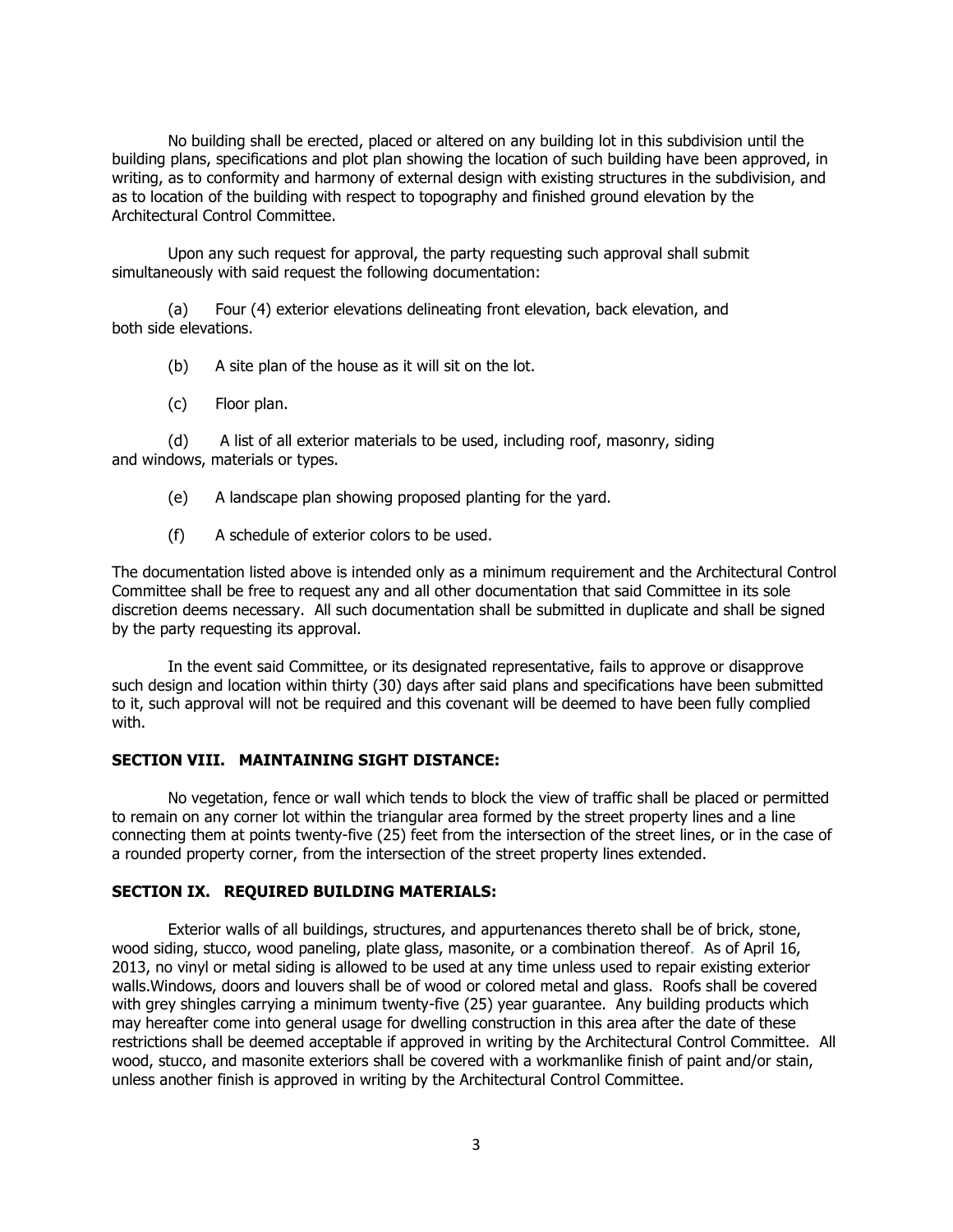The Developer reserves the right to repurchase, at the sales price paid to Developer, any lot on which the owner thereof fails to begin the commencement of construction of a residence thereon within one (1) year of the recording of the Developer's deed to the initial purchaser of such lot.

No building shall be permitted to stand with its exterior in an unfinished condition for longer than three (3) months after commencement of construction. The term "commencement of construction", as used herein and in the preceding paragraph, shall mean the pouring of foundation walls. In the event of fire, windstorm, or other damages, no building(s) shall be permitted to remain in a damaged condition longer than three (3) months after commencement of construction. Any owner of a structure in violation of this section may, in the discretion of the Architectural Control Committee, be assessed a fine payable to the Developer or its successor of not less than One Dollar (\$1.00) nor more than One Hundred Dollars (\$100.00) per day for every day the violation continues.

The fine provided for herein, if not paid when assessed, shall become a lien upon the real estate upon which the structure in violation of this section is located, provided, however, that such lien shall be inferior and subordinate to the lien of any valid first mortgage now existing or which may hereafter be placed upon said real estate. Such liens may be enforced by the Developer or its successor(s) in any court in Clay County, Missouri, having jurisdiction of suits for the enforcement of such liens.

# **SECTION X. SODDED YARDS:**

The entire front, rear and side yards of every lot in the Hills of Shannon subdivision and the unpaved portions of street easement contiguous thereto, shall be sodded with grass at the earliest time after construction of a dwelling on said lot as the weather will permit, and in no instance will seeding or plugging be considered a substitute for such original sodding without the consent in writing of the Architectural Control Committee.

#### **SECTION XI. OUTBUILDING PROHIBITED:**

No building or other detached structures appurtenant to the residence may be erected on any of the lots hereby restricted without the prior consent in writing of the Architectural Control Committee.

#### **SECTION XII. FENCES, WALLS, SHRUBS AND ABOVE-GROUND POOLS:**

No fence, wall, hedge, or above-ground swimming pool will be erected, constructed, planted or maintained upon any of the lots hereby restricted without the prior written approval as to design, shape, location, type and height by the Architectural Control Committee. No fence shall be constructed using a material other than wood, wrought iron or masonry. The Architectural Control Committee shall not approve any fence, wall, hedge or shrub that violates Section VIII hereof. Homeowners must comply with the City of Smithville rules and acquire ALL necessary permits needed (including blow-up pools). All pools are subject to Architectural Control Committee inspection to ensure pool up-keep is in order.

#### **SECTION XIII. PETROLEUM TANKS PROHIBITED:**

No tank or the storage of fuel may be maintained on any of the lots hereby restricted.

## **SECTION XIV. OUTSIDE ANTENNAS OR TOWERS PROHIBITED:**

No radio or television antennas or tower or satellite dishes may be kept or maintained on any of the lots hereby restricted except within the confines of a dwelling unit erected thereon without the consent in writing of the Architectural Control Committee. No dish antennas are allowed without the consent in writing of the Architectural Control Committee.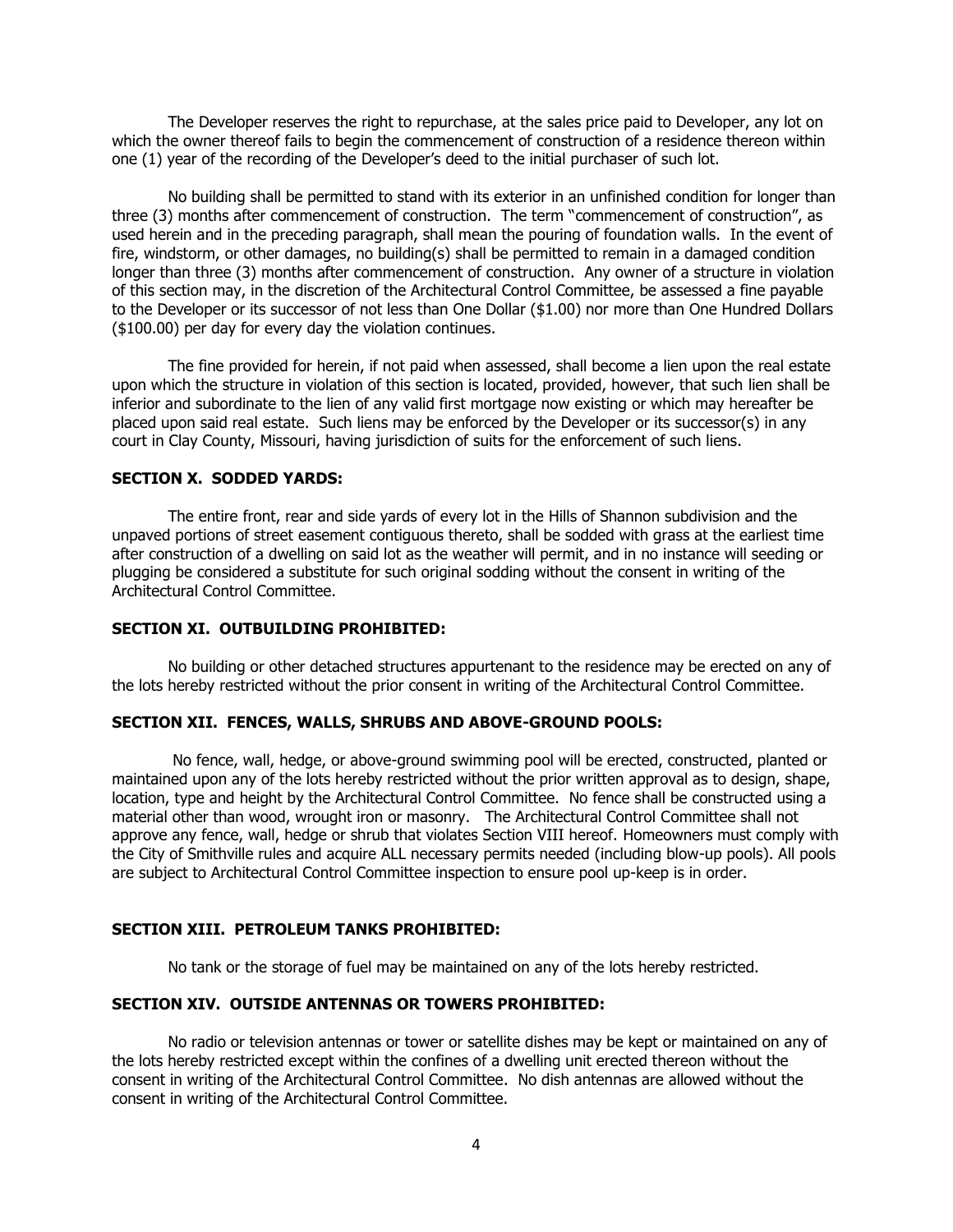#### **SECTION XV. RESTRICTIONS OR MAINTANING PETS:**

No wild, semi-wild or domestic mammals, reptiles or birds may be kept or maintained upon any of the lots hereby restricted without the prior consent in writing of the Architectural Control Committee, except that no more than two (2) dogs, two (2) cats, two (2) rabbits or two (2) birds, or any combination of the foregoing specific animals not exceeding two (2) in aggregate may be kept on any such lots without such written consent.

## **SECTION XVI. BILLBOARDS PROHIBITED:**

Except for entrance signs, signs for traffic control or street designation or safety, signs for community "theme areas", "for sale" signs, such promotional sign or signs as may be installed and maintained by the Developer or agents of the Developer, no signs, billboards, objects or advertising devised of any character shall be erected, posted, displayed or permitted to remain upon any of the lots hereby restricted or upon any improvement located upon such lot. A homeowner may have no more than four (4) yard or garage sales per year. No signs are to be placed in front of the main subdivision sign on the east side of the entrance. Any sign placed in this area will be subject to immediate removal and discard without notice.

# **SECTION XVII. AUTOMOBILE REPAIRING AND STORAGE OF AUTOMOBILES, BOATS, TRAILERS, ETC:**

No automotive repair or rebuilding, whether for hire or otherwise, shall occur on any of the lots hereby restricted, except that automotive repairs on a non-commercial basis and not for hire may be conducted in any enclosed garage located on such lot.

No inoperative motor vehicle of any kind or nature, boat, trailer, delivery vehicle or damaged, rusted or abandoned vehicle of any other type of description maybe stored or parked upon any of the area or lots hereby restricted for more than two (2) days, except that such storage or parking shall be permitted within the confines of any building built on any of the lots hereby restricted. No vehicle larger than 1 ton is permitted to park on driveway, street, or any part of the Subdivision. No boat, camper, recreational vehicle shall be stored on driveway, except for the dates between May 15th through September 15<sup>th</sup> except for the purposes of preparing or repairing said vehicles, not to exceed 7 consecutive days outside of these dates. No boat, camper, recreational vehicle or trailer shall be stored on the street at anytime. All vehicles and trailers shall be in good condition and shall have coverings that are made for the vehicle. Nothing in this section, however, shall be so construed as to prohibit the regular parking of not more than four (4) automobiles in running condition and in a reasonable state of repair and preservation on any driveway permitted to be maintained on any of the lots hereby restricted. Any vehicle that puts the number of vehicles over (4) shall be required to be stored/parked within the confines of any building built on the lot for this purpose. No RV's larger than 20 feet in length shall be stored in the driveway or on the street at any time. Section XVII shall be subject to change with notice to the members but does not require a community vote as determined to be necessary to maintain the quality of Hills of Shannon by the board or developer.

# **SECTION XVIII. AIR CONDITIONERS:**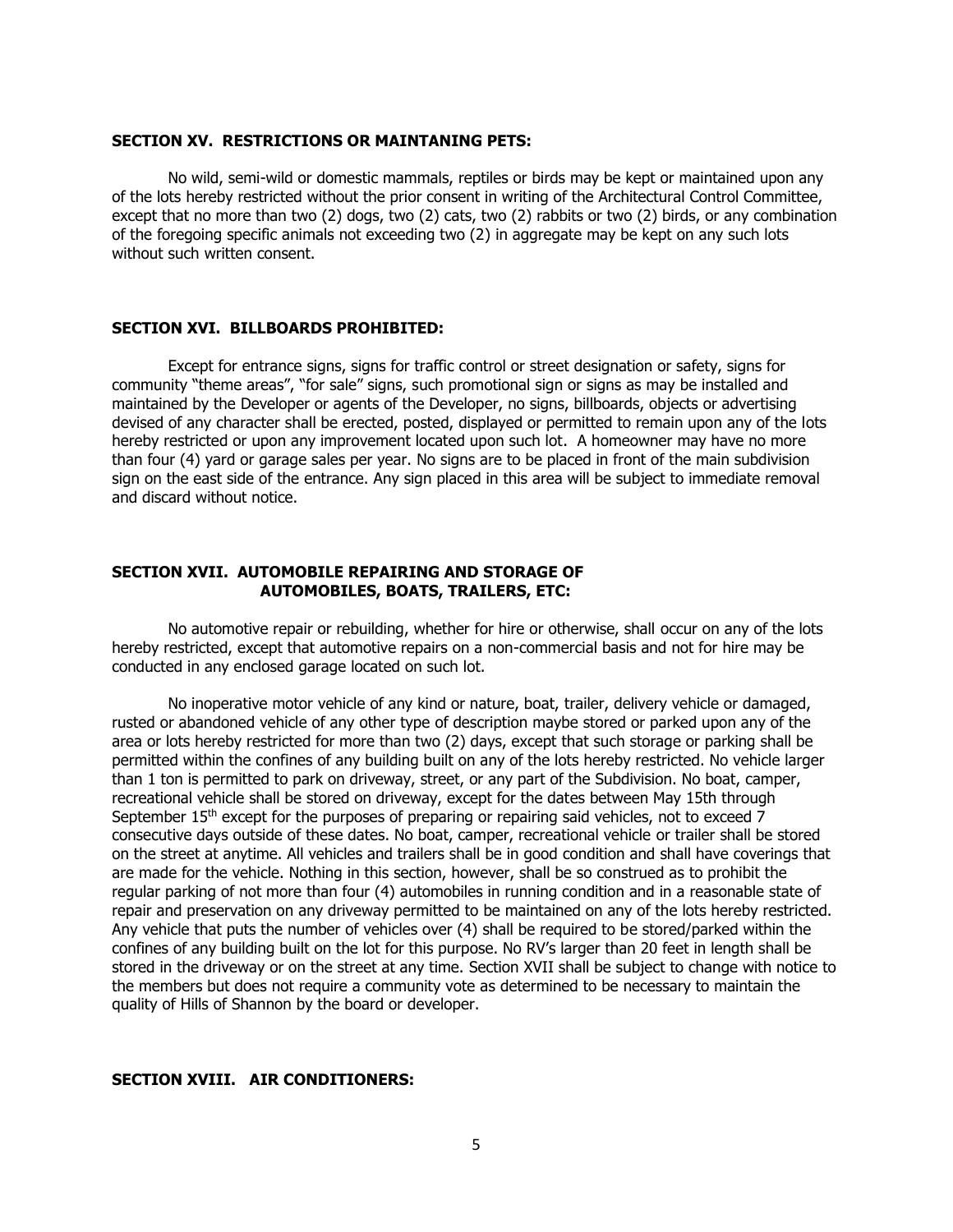No air conditioning apparatus or unsightly projections shall be attached or affixed to the front on any residence.

## **SECTION XIX. OFFENSIVE ACTIVITES:**

No noxious or offensive activities, as so defined by the owners of a majority of the lots within Hill of Shannon shall be carried on upon any lot, nor shall anything be done thereon which may be or may become an annoyance to the neighborhood.

# **SECTION XX. MISCELLANEOUS PROVISIONS:**

(a) Exterior Clothes Lines and Poles: No exterior clothes lines or poles may be erected or maintained on any of the lots hereby restricted.

(b) Exterior Christmas Lights and/or Decorations: No exterior Christmas lights and/or decorations may be erected or maintained on any of the lots hereby restricted except during a sixty (60) day period beginning November  $15<sup>th</sup>$  of each calendar year.

(c) Dogs Running at Large: Dogs shall be confined to the lot of the owner(s) thereof. All household pets permitted by Section XV shall be confined and not allowed to run at large on the property hereby restricted.

(d) Exterior Sporting Equipment: No exterior basketball goals, tether poles, trampolines, volleyball or badminton posts or nets or similar sporting equipment shall be erected or maintained on any of the lots or tracts hereby restricted, without the prior written consent by the Architectural Control Committee. Any such equipment must be properly maintained at all times by the homeowner.

(e) All exterior basement foundations and walls which are exposed in excess of twelve (12) inches above the final grade level shall be painted the same color as the house, or covered with siding compatible with the structure.

## **SECTION XXI. EASEMENTS**:

Easements for entry monuments, common areas, installation and maintenance of utilities and drainage facilities are reserved as shown on the recorded plat of Hills of Shannon subdivision. The Developer shall have the right to assign or convey additional sewage, water, drainage and other easements over, through or under all or any part of any subdivision lot owned by Developer.

## **SECTION XXXII. COMMON AREAS:**

(a) The Developer anticipates that it will hereafter cause to be platted additional land owned by it, which said additional land, to be made subject to the control of the Homes Association, may contain recreational, entrance, street islands or park areas. Upon such future plattings, any such area shall be designated as common areas for the use and benefit, among other, of the present owners of all of the numbered lots shown on the plats of the "Hills of Shannon" whether one or more.

(b) Tracts "A" and "B", as shown on the plat of the Hills of Shannon, First Plat, are set aside for use of entrance features and other entrance facilities including monuments, signage, plantings and landscaping. Any and all fencing, landscaping and subdivision street or entry marked placed in any of the common areas and/or entry marker easements shall be maintained initially by the developer until subsequent transfer of such responsibility to the Homes Association, which transfer shall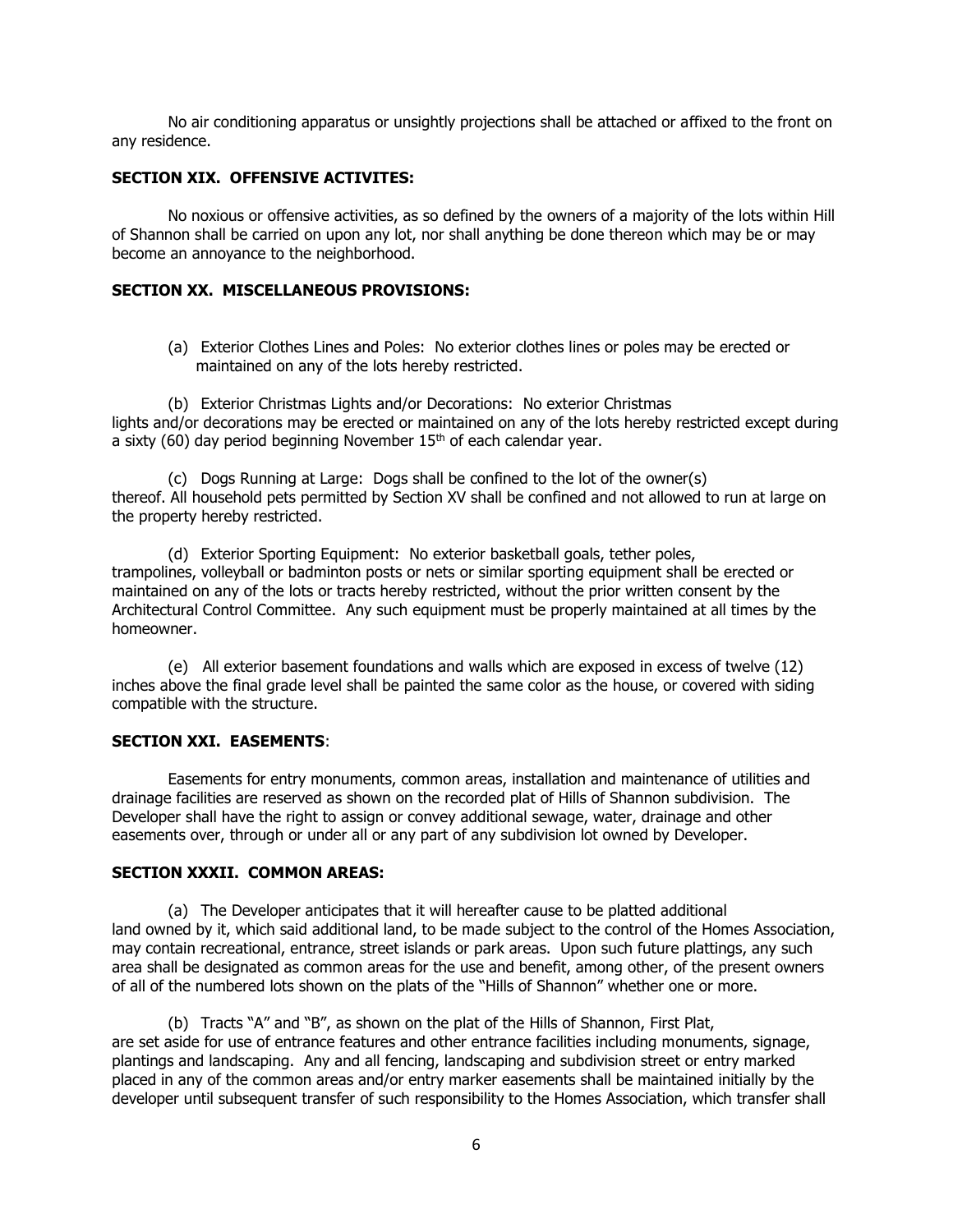occur at the sole discretion of the Developer. Following the transfer from the Developer to the Homes Association of one or more phases of the platted subdivision, dues shall commence thereafter on February 1<sup>st</sup> of the following year and shall not exceed a total of \$150.00 per year. Any changes to the amount of yearly assessment shall require a 60% approval of all home owners.

(c) Title to Common Areas: Developer may retain the legal title to the common areas until such time as in the opinion of the Developer a Homes Association for said subdivision is formed and is able to maintain the same, but not-withstanding any provision herein, the Developer hereby covenants for itself, its successors and assigns, that it shall convey the common areas subject to utility easements and these Restrictions not later than the time when the Developer or its successor has sold all of the lots in the subdivision. The Homes Association shall accept the conveyance of such common areas.

(d) Easement on Common Areas: The right and easements of enjoyment created hereby, as to the common areas, shall be subject to the right of the Developer and of the Homes Association to assign or convey sewage, water, drainage and other utility easements over, through or under all or any part of such common areas.

(e) Rules and Regulations Pertaining to Common Areas: The following rules, regulation and restrictions shall apply to the common areas as the same may be applicable. In the enforcement of each such rule, regulation and restriction, lot owners shall be fully responsible for the acts of each resident of their home and each of their social and/or business invitees.

- (1) No automobile or any other motorized vehicle shall be driven, ridden or parked in any common area except at those places within such common areas specifically designated for that use by the Developer.
- (2) No refuse shall be discarded in or about the common areas.
- (3) No structures or vegetation are permitted to be built or planted on the common areas without prior written approval of the Architectural Control Committee.
- (4) The Developer or its successor, the Homes Association, shall have the right to make additional regulations and rules pertaining to the use of the common areas.

# **SECTION XXIII. ADDITION OF OTHER LAND:**

The Developer shall have, and expressly reserves, the right from time to time to add such other land as it may now own or hereafter acquire to the operation of the provisions of this Declaration of Restrictions, by executing and acknowledging any appropriate agreement or agreements for that purpose and filing the same for record in the office of the Register of Deeds of Clay County, Missouri. When any other land is so subjected to the provisions hereof, whether the same consists of one or more tracts or whether said additions shall be made at one or more times, said land so added shall be subjected to all of the terms and provisions hereof.

## **SECTION XXIV. DURATION OF RESTRICTIONS:**

Each of the restrictions as herein set forth shall continue and be binding upon the Developer, and upon its successors and assigns, until December 31, 2019, and shall automatically be continued thereafter for successive intervals of ten (10) years each, provided, however, that the owners of the fee simple title to more than two-thirds (2/3) of all of the lots hereby restricted may release all of the land which is hereby restricted from any one or more of the restrictions herein set forth at any time by executing and acknowledging an appropriate agreement or agreements in writing for such purpose and filing the same for record in the office of the Recorder of Deeds of Clay County, Missouri.